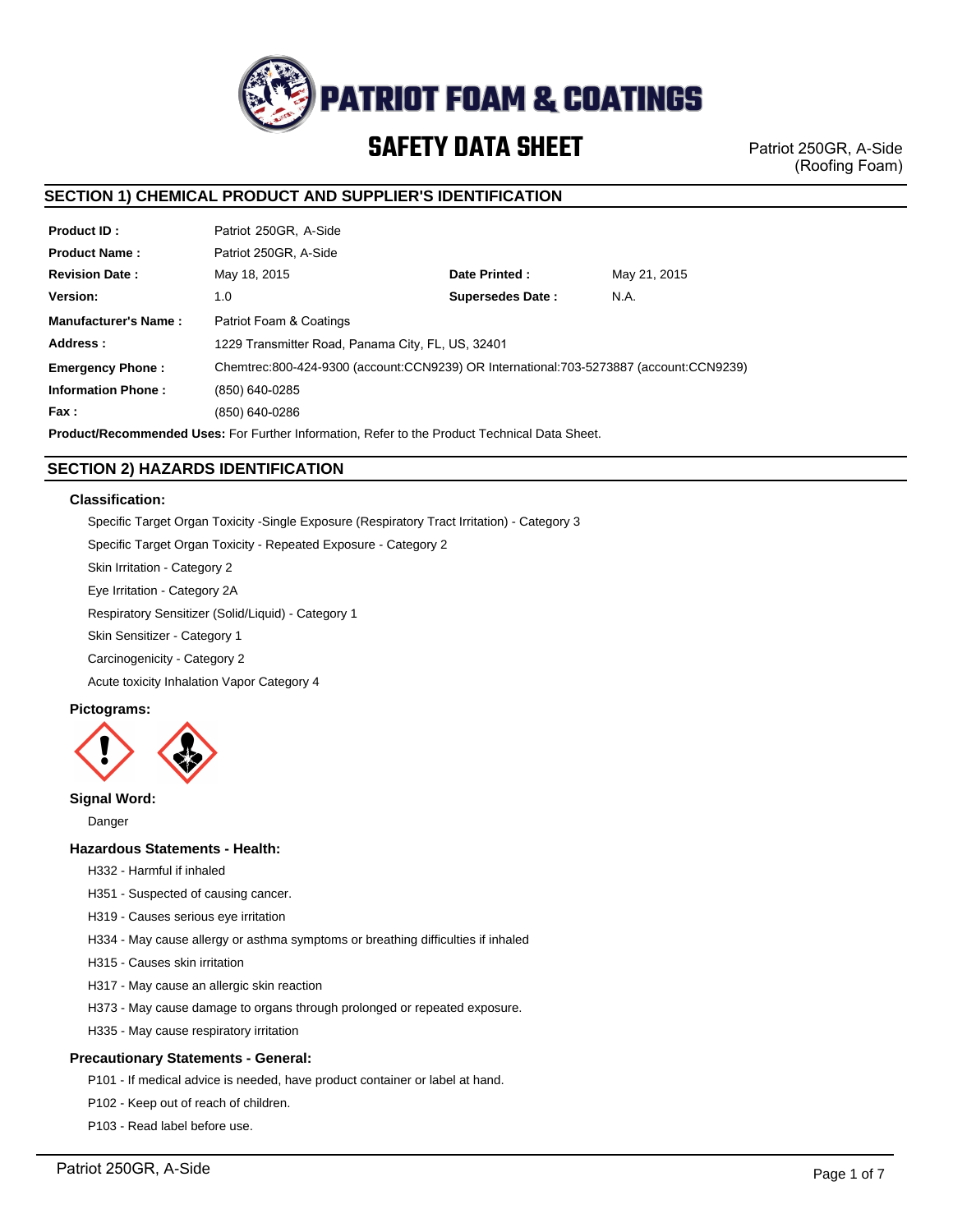## **Precautionary Statements - Prevention:**

- P261 Avoid breathing dust/fume/gas/mist/vapors/spray.
- P271 Use only outdoors or in a well-ventilated area.
- P201 Obtain special instructions before use.
- P202 Do not handle until all safety precautions have been read and understood.
- P280 Wear protective gloves/protective clothing/eye protection/face protection.
- P264 Wash thoroughly after handling.
- P284 [In case of inadequate ventilation] wear respiratory protection.
- P272 Contaminated work clothing should not be allowed out of the workplace.
- P260 Do not breathe dust/fume/gas/mist/vapors/spray.
- P233 Keep container tightly closed.

#### **Precautionary Statements - Response:**

P304 + P340 - IF INHALED: Remove person to fresh air and keep comfortable for breathing.

P312 - Call a POISON CENTER/doctor if you feel unwell.

P308 + P313 - IF exposed or concerned: Get medical advice/attention.

P305 + P351 + P338 - IF IN EYES: Rinse cautiously with water for several minutes. Remove contact lenses, if present and easy to do. Continue rinsing.

P337 + P313 - If eye irritation persists: Get medical advice/attention.

P342 + P311 - If experiencing respiratory symptoms: Call a POISON CENTER/doctor.

P302 + P352 - IF ON SKIN: Wash with plenty of water.

P321 - Specific treatment (see section 4 on this SDS).

P332 + P313 - If skin irritation occurs: Get medical advice/attention.

P362 + P364 - Take off contaminated clothing. And wash it before reuse.

P333 + P313 - If skin irritation or a rash occurs: Get medical advice/attention.

P314 - Get Medical advice/attention if you feel unwell.

#### **Precautionary Statements - Storage:**

P405 - Store locked up.

P403 + P405 - Store in a well-ventilated place. Store locked up.

#### **Precautionary Statements - Disposal:**

P501 - Dispose of contents/ container to an approved waste disposal plant.

# **SECTION 3) COMPOSITION / INFORMATION ON INGREDIENTS**

| CAS          | <b>Chemical Name</b>                | % by Weight |
|--------------|-------------------------------------|-------------|
| 0009016-87-9 | POLYMETHYLENE POLYPHENYL ISOCYANATE | 52% - 97%   |
| 0000101-68-8 | 4.4'-METHYLENEDIPHENYL DIISOCYANATE | 13% - 24%   |

# **SECTION 4) FIRST-AID MEASURES**

#### **Inhalation:**

Remove source of exposure or move person to fresh air and keep comfortable for breathing. If experiencing respiratory symptoms: Call a POISON CENTER/doctor. If breathing is difficult, trained personnel should administer emergency oxygen if advised to do so by the POISON CENTER/doctor.

If exposed/feel unwell/concerned: Call a POISON CENTER/doctor.

Eliminate all ignition sources if safe to do so.

#### **Skin Contact:**

Take off contaminated clothing, shoes and leather goods (e.g. watchbands, belts). Gently blot or brush away excess product. Wash with plenty of lukewarm, gently flowing water for a duration of 15-20 minutes. If skin irritation or rash occurs: Get medical advice/attention. Wash contaminated clothing before re-use or discard.

IF exposed or concerned: Get medical advice/attention.

#### **Eye Contact:**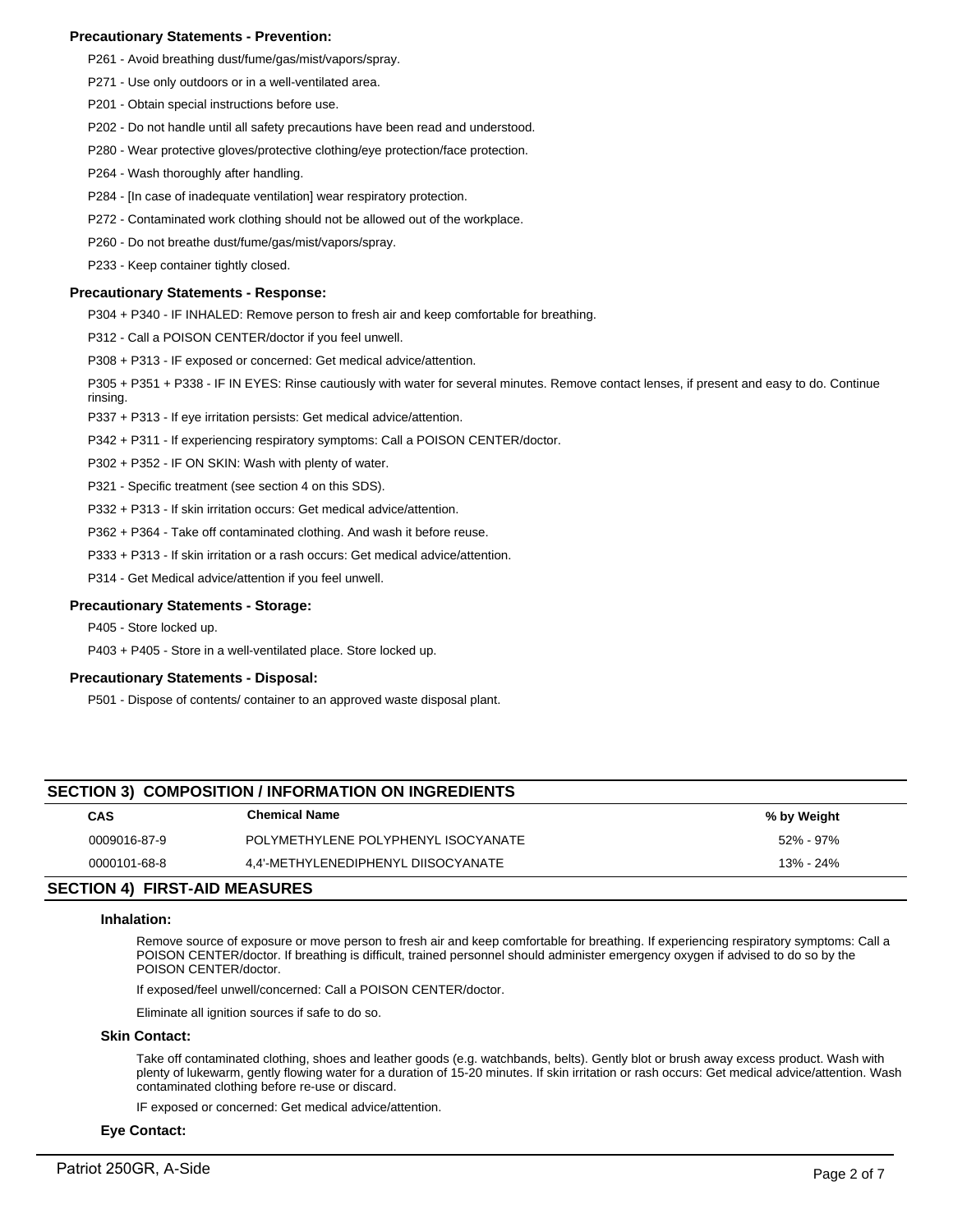Rinse eyes cautiously with lukewarm, gently flowing water for several minutes, while holding the eyelids open. Remove contact lenses, if present and easy to do. Continue rinsing for 15-20 minutes. Take care not to rinse contaminated water into the unaffected eye or onto the face. If eye irritation persists: Get medical advice/attention.

### **Ingestion:**

Rinse mouth. Do NOT induce vomiting. Give 1 or 2 glasses of milk or water to drink and get medical attention/advice.

IF exposed or concerned: Get medical advice/attention.

# **SECTION 5) FIRE-FIGHTING MEASURES**

#### **Suitable Extinguishing Media:**

Dry chemical, foam, carbon dioxide is recommended. Water spray is recommended to cool or protect exposed materials or structures. Carbon dioxide can displace oxygen. Use caution when applying carbon dioxide in confined spaces. Simultaneous use of foam and water on the same surface is to be avoided as water destroys the foam. Sand or earth may be used for small fires only.

#### **Unsuitable Extinguishing Media:**

If water is used, use very large quantities of cold water. The reaction between water and hot isocyanate may be vigorous.

### **Specific Hazards in Case of Fire:**

Excessive pressure or temperature may cause explosive rupture of containers.

Water contamination will produce carbon dioxide. Do not reseal contaminated containers as pressure buildup may rupture them.

#### **Fire-fighting Procedures:**

Isolate immediate hazard area and keep unauthorized personnel out. Stop spill/release if it can be done safely. Move undamaged containers from immediate hazard area if it can be done safely. Water spray may be useful in minimizing or dispersing vapors and to protect personnel. Water may be ineffective but can be used to cool containers exposed to heat or flame. Caution should be exercised when using water or foam as frothing may occur, especially if sprayed into containers of hot, burning liquid.

Dispose of fire debris and contaminated extinguishing water in accordance with official regulations.

#### **Special Protective Actions:**

Wear NIOSH approved self-contained breathing apparatus in positive pressure mode with full-face piece. Boots, gloves (neoprene), goggles, and full protective clothing are also required.

Care should always be exercised in dust/mist areas.

# **SECTION 6) ACCIDENTAL RELEASE MEASURES**

#### **Emergency Procedure:**

ELIMINATE all ignition sources (no smoking, flares, sparks or flames in immediate area).

Do not touch or walk through spilled material.

Isolate hazard area and keep unnecessary people away. Remove all possible sources of ignition in the surrounding area. Notify authorities if any exposure to the general public or the environment occurs or is likely to occur.

If spilled material is cleaned up using a regulated solvent, the resulting waste mixture may be regulated.

#### **Recommended Equipment:**

Positive pressure, full-face piece self-contained breathing apparatus(SCBA), or positive pressure supplied air respirator with escape SCBA (NIOSH approved).

## **Personal Precautions:**

Avoid breathing vapors. Avoid contact with skin, eyes or clothing. Do not touch damaged containers or spilled materials unless wearing appropriate protective clothing.

#### **Environmental Precautions:**

Stop spill/release if it can be done safely. Prevent spilled material from entering sewers, storm drains, other unauthorized drainage systems and natural waterways by using sand, earth, or other appropriate barriers.

### **Methods and Materials for Containment and Cleaning up:**

Cover container, but do not seal, and remove from work area. Prepare a decontamination solution of 2.0% liquid detergent and 3-8% concentrated ammonium hydroxide in water (5-10% sodium carbonate may be substituted for the ammonium hydroxide). Follow the precautions on the supplier's safety data sheets.

Treat the spill area with the decontamination solution, using about 10 parts of the solution for each part of the spill, and allow it to react for at least 15 minutes. Carbon dioxide will be evolved, leaving insoluble polyureas. Residues from spill cleanup, even when treated as described may continue to be regulated under provisions of RCRA and require storage and disposal as hazardous waste.

Slowly stir the isocyanate waste into the decontamination solution described above. Let stand for 48 hours, allowing the evolved carbon dioxide to vent away, residues may still be subject to RCRA storage and disposal requirements. Dispose off in compliance with all relevant local, state, and federal laws and regulations regarding treatment.

# **SECTION 7) HANDLING AND STORAGE**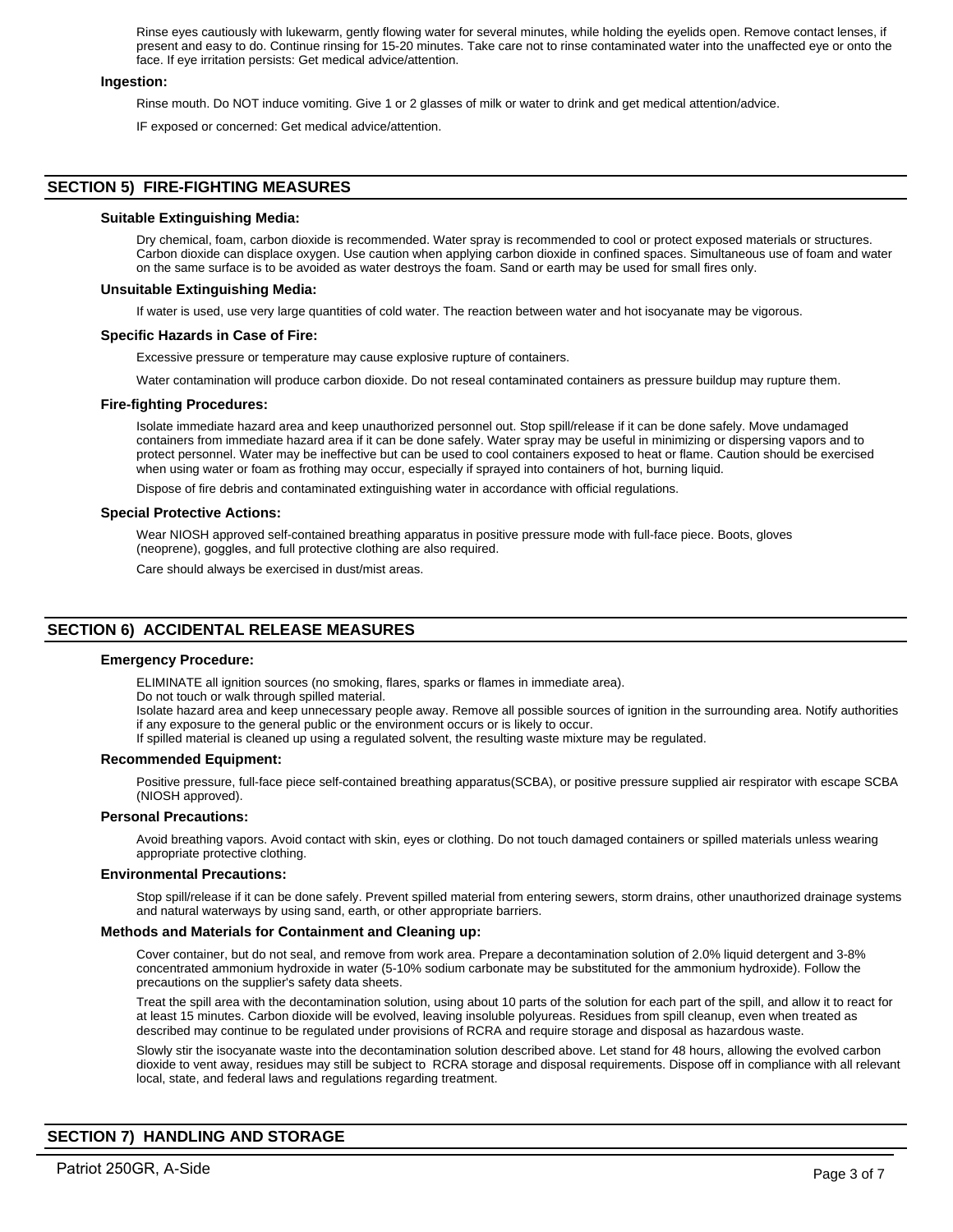### **General:**

Wash hands after use. Do not get in eyes, on skin or on clothing. Do not breathe vapors or mists. Use good personal hygiene practices. Eating, drinking and smoking in work areas is prohibited. Remove contaminated clothing and protective equipment before entering eating areas.

Eyewash stations and showers should be available in areas where this material is used and stored.

#### **Ventilation Requirements:**

Use only with adequate ventilation to control air contaminants to their exposure limits. The use of local ventilation is recommended to control emissions near the source.

#### **Storage Room Requirements:**

Keep container(s) tightly closed and properly labeled. Store in cool, dry, well-ventilated areas away from heat, direct sunlight, strong oxidizers and any incompatibilities. Store in approved containers and protect against physical damage. Keep containers securely sealed when not in use. Indoor storage should meet OSHA standards and appropriate fire codes. Containers that have been opened must be carefully resealed to prevent leakage. Empty container retain residue and may be dangerous. Use non-sparking ventilation systems, approved explosion-proof equipment and intrinsically safe electrical systems in areas where this product is used and stored.

Keep liquid and vapors away from sparks and flame, store in containers above ground and surrounded by dikes to contain spills or leaks.

Do not cut, drill, grind, weld, or perform similar operations on or near containers.

# **SECTION 8) EXPOSURE CONTROLS/PERSONAL PROTECTION**

### **Eye Protection:**

Wear eye protection with side shields or goggles. Wear indirect-vent, impact and splash resistant goggles when working with liquids. If additional protection is needed for entire face, use in combination with a face shield.

# **Skin Protection:**

Use of gloves approved to relevant standards made from the following materials may provide suitable chemical protection: PVC, neoprene or nitrile rubber gloves. Suitability and durability of a glove is dependent on usage, e.g. frequency and duration of contact, chemical resistance of glove material, glove thickness, dexterity. Always seek advice from glove suppliers. Contaminated gloves should be replaced. Use of an apron and over- boots of chemically impervious materials such as neoprene or nitrile rubber is recommended to avoid skin sensitization. The type of protective equipment must be selected according to the concentration and amount of the dangerous substance at the specific workplace. Launder soiled clothes or properly disposed of contaminated material, which cannot be decontaminated.

#### **Respiratory Protection:**

If airborne concentrations exceed or are expected to exceed the TLV, use MSHA/NIOSH approved positive pressure supplied pressure supplied air respiratory with a full face piece or an air supplied hood. For emergencies, use a positive pressure self-contained breathing apparatus. When atmospheric levels may exceed exposure limit (PEL or TLV) NIOSH-certified air-purifying respirators equipped with an organic vapor sorbent and particulate filter can be used as long as appropriate precautions and change out schedules are in place.

## **Appropriate Engineering Controls:**

Provide exhaust ventilation or other engineering controls to keep the airborne concentrations of vapors below their respective threshold limit value.

| <b>Chemical Name</b>                       | OSHA<br>TWA<br>(ppm) | <b>OSHA</b><br>TWA<br>(mg/m3) | <b>OSHA</b><br>STEL<br>(ppm) | OSHA<br>STEL<br>(mg/m3) | OSHA-<br>Tables-<br>Z <sub>1</sub> ,2,3 | <b>OSHA</b><br>Carcinogen | OSHA<br><b>Skin</b><br>designation | <b>NIOSH</b><br><b>TWA</b><br>(ppm) | <b>NIOSH</b><br>TWA<br>(mg/m3) | <b>NIOSH</b><br><b>STEL</b><br>(ppm) | <b>NIOSH</b><br>STEL<br>(mg/m3) | <b>NIOSH</b><br>Carcinogen |
|--------------------------------------------|----------------------|-------------------------------|------------------------------|-------------------------|-----------------------------------------|---------------------------|------------------------------------|-------------------------------------|--------------------------------|--------------------------------------|---------------------------------|----------------------------|
| 4.4'<br>METHYLENEDIPHEN<br>YL DIISOCYANATE | 0.02<br>ceiling      | 0.2 ceiling                   |                              |                         |                                         |                           |                                    | 0.005                               | 0.050                          |                                      |                                 |                            |

| <b>Chemical Name</b>                                  | ACGIH | ACGIH   | <b>ACGIH</b> | <b>ACGIH</b> |
|-------------------------------------------------------|-------|---------|--------------|--------------|
|                                                       | TWA   | TWA     | <b>STEL</b>  | <b>STEL</b>  |
|                                                       | (ppm) | (mg/m3) | (ppm)        | (mg/m3)      |
| $4.4'$ -<br><b>METHYLENEDIPHEN</b><br>YL DIISOCYANATE | 0.005 | 0.051   |              |              |

# **SECTION 9) PHYSICAL AND CHEMICAL PROPERTIES**

## **Physical and Chemical Properties**

Density **10.22 lb/gal** 

Specific Gravity 1.22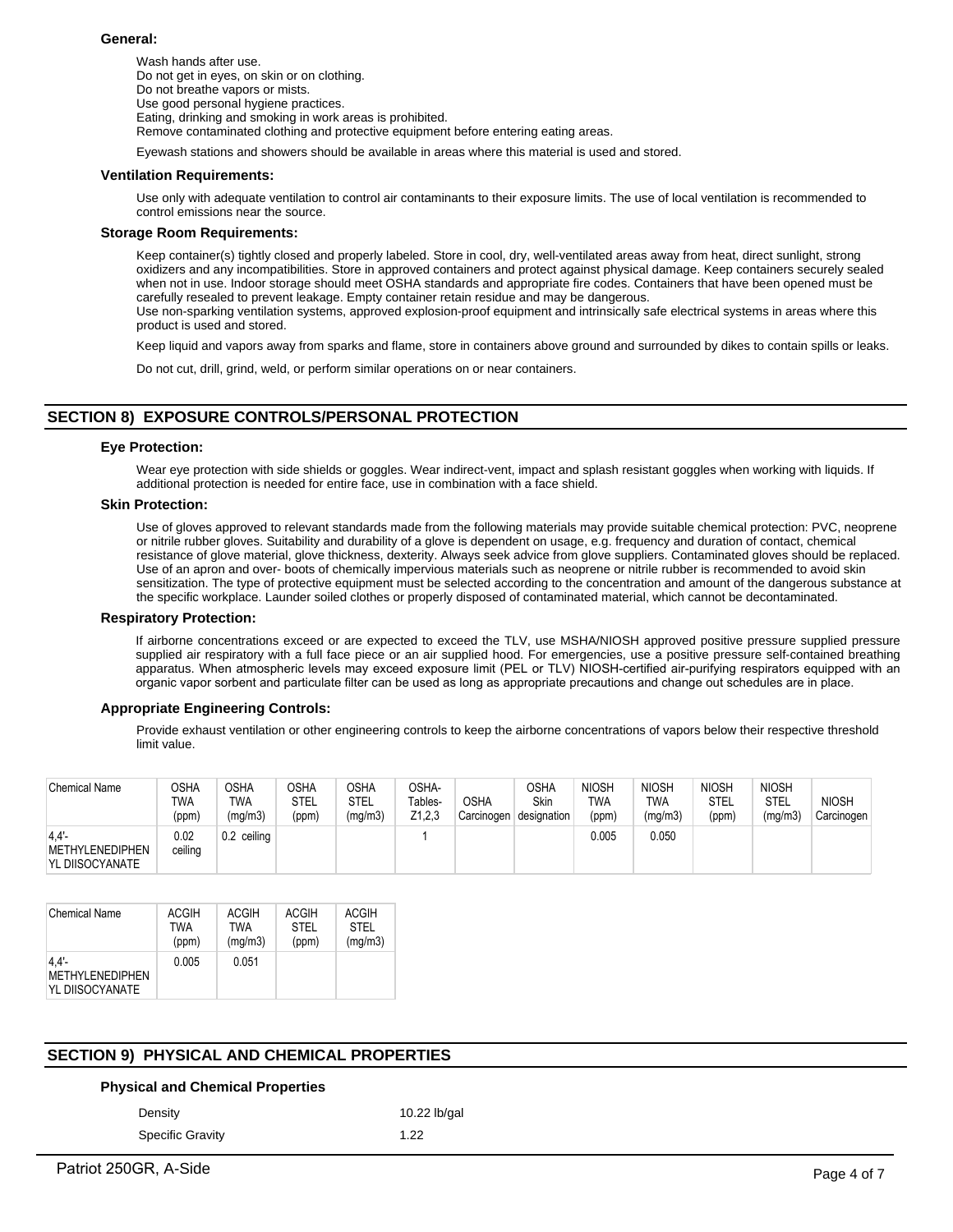| <b>VOC Regulatory</b>        | $0.00$ lb/gal            |
|------------------------------|--------------------------|
| VOC Part A & B Combined      | N.A.                     |
| Appearance                   | Dark Brown Liquid        |
| Odor Threshold               | N.A.                     |
| Odor Description             | Aromatic                 |
| pH                           | N.A.                     |
| <b>Water Solubility</b>      | <b>Reacts with Water</b> |
| Flammability                 | N/A                      |
| Flash Point Symbol           | N.A.                     |
| <b>Flash Point</b>           | 218 °C                   |
| Viscosity                    | N.A.                     |
| Lower Explosion Level        | N.A.                     |
| <b>Upper Explosion Level</b> | N.A.                     |
| Vapor Pressure               | N.A.                     |
| Vapor Density                | Heavier than air         |
| <b>Freezing Point</b>        | N.A.                     |
| <b>Melting Point</b>         | N.A.                     |
| Low Boiling Point            | N.A.                     |
| <b>High Boiling Point</b>    | N.A.                     |
| Auto Ignition Temp           | N.A.                     |
| Decomposition Pt             | N.A.                     |
| <b>Evaporation Rate</b>      | Slower than ether        |
| Coefficient Water/Oil        | N.A.                     |
|                              |                          |

# **SECTION 10) STABILITY AND REACTIVITY**

### **Stability:**

Material is stable at standard temperature and pressure.

#### **Conditions to Avoid:**

Heat, high temperature, open flame, sparks, and moisture. Contact with incompatible materials in a closed system will cause liberation of carbon dioxide and buildup of pressure.

#### **Hazardous Reactions/Polymerization:**

Will not occur under normal conditions but under high temperatures above 204°C, in the presence of moistures, alkalis,tertiary amines, and metal compounds will accelerate polymerization. Possible evolution of carbon dioxide gas may rupture closed containers.

#### **Incompatible Materials:**

This product will react with any material containing active hydrogens, such as water, alcohol, ammonia, amines, alkalis and acids, the reaction with water is slow under 50°C, but is accelerated at higher temperature and in the presence of alkalis, tertiary amines, and metal compounds. Some reactions can be violent. Material can react with strong oxidizing agents.

#### **Hazardous Decomposition Products:**

Carbon dioxide, carbon monoxide, nitrogen oxides, trace amounts of hydrogen cyanide and unidentified organic compounds may be formed during combustion.

# **SECTION 11) TOXICOLOGICAL INFORMATION**

### **Skin Corrosion/Irritation:**

Isocyanates react with skin protein and moisture and can cause irritation. Prolonged contact can cause reddening, swelling, rash, scaling, blistering, and, in some cases, skin sensitization. Individuals who have developed a skin sensitization can develop these symptoms as a result of contact with very small amounts of liquid material or as a result of exposure to vapor.

Causes skin irritation

#### **Serious Eye Damage/Irritation:**

Liquid, aerosols or vapors are severely irritating and can cause pain, tearing, reddening and swelling. Prolonged vapor contact may cause conjunctivitis. Any level of contact should not be left untreated.

Causes serious eye irritation

# **Carcinogenicity:**

Suspected of causing cancer.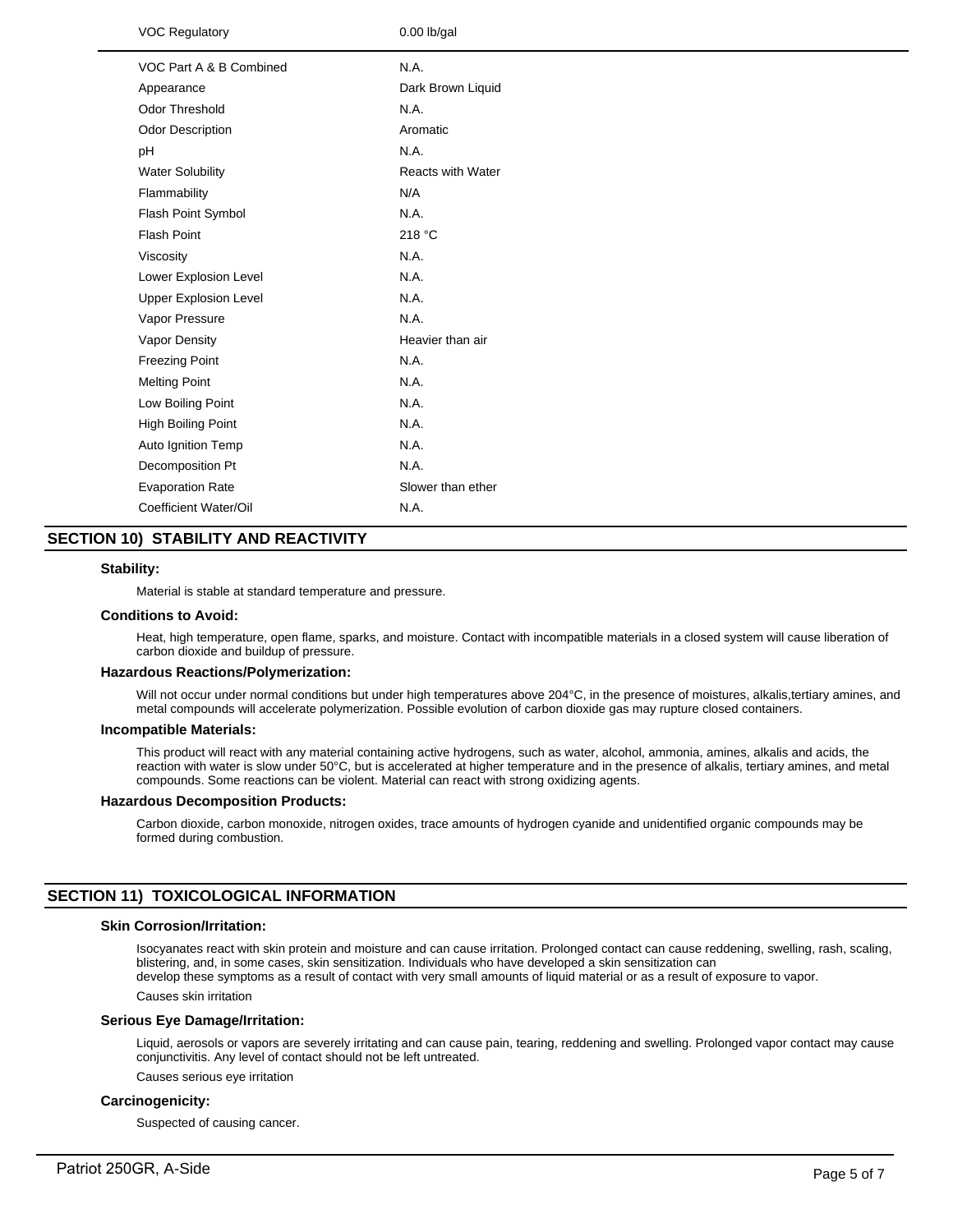# **Respiratory/Skin Sensitization:**

May cause allergy or asthma symptoms or breathing difficulties if inhaled

May cause an allergic skin reaction

### **Germ Cell Mutagenicity:**

No data available

### **Reproductive Toxicity:**

No data available

### **Specific Target Organ Toxicity - Single Exposure:**

High vapor concentrations may cause central nervous system (CNS) depression as evidenced by giddiness, headache, dizziness, and nausea. Persons with a preexisting, nonspecific bronchial hyperactivity can respond to concentrations below the TLV with similar symptoms as well as asthma attack. Exposure well above the TLV may lead to bronchitis, bronchial spasm and pulmonary edema (fluid in lungs). As a result of previous repeated overexposures or a single large dose, certain individuals may develop isocyanate sensitization (chemical asthma) which will cause them to react to a later exposure to isocyanate at levels well below the TLV.

May cause respiratory irritation

### **Specific Target Organ Toxicity - Repeated Exposure:**

Chronic overexposure to isocyanate has also been reported to cause lung damage (including decrease in lung function) which may be permanent.

May cause damage to organs through prolonged or repeated exposure.

### **Aspiration Hazard:**

No data available

### **Acute Toxicity:**

No data available

#### 0000101-68-8 4,4'-METHYLENEDIPHENYL DIISOCYANATE

LC50 (rat): 369-490 mg/m3 (aerosol) (4-hour exposure) (1)

LC50 (rat): 178 mg/m3 (17.4 ppm) (duration of exposure not reported) (2)

LD50 (oral, rat): greater than 10,000 mg/kg (1,2)

LD50 (dermal, rabbit): greater than 10,000 mg/kg (1)

LD50 (oral, mouse): 2,200 mg/kg (3)

0009016-87-9 POLYMETHYLENE POLYPHENYL ISOCYANATE

LC50 (rat): 490 mg/m3 (aerosol) 4-hour exposure (22)

LD50 (oral, rat): greater than 10000 mg/kg (PMPPI) (2) LD50 (dermal, rabbit): greater than 5 mL/kg (6200 mg/kg) (PMPPI) (2)

# **SECTION 12) ECOLOGICAL INFORMATION**

#### **Toxicity:**

No data available.

#### **Persistence and Degradability:**

No data available.

#### **Bioaccumulative Potential:**

# No data available.

**Mobility in Soil:**

No data available.

## **Other Adverse Effects:**

No data available.

# **SECTION 13) DISPOSAL CONSIDERATIONS**

#### **Waste Disposal:**

Under RCRA, it is the responsibility of the user of the product, to determine a the time of disposal whether the product meets RCRA criteria for hazardous waste. Waste management should be in full compliance with federal, state, and local laws.